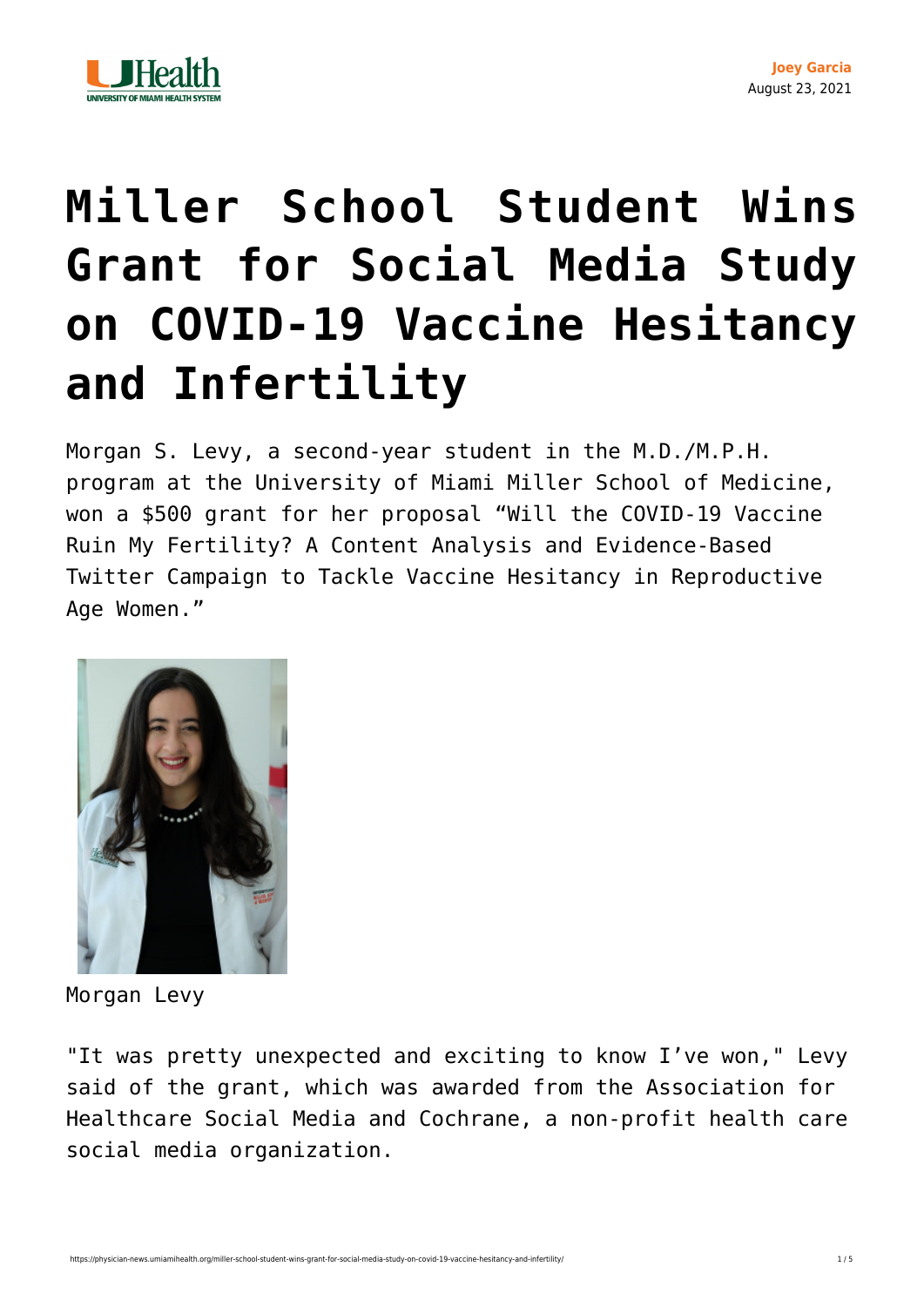

"This was the first full-on research grant I applied for while at the Miller School that dealt with the extensive work of writing and explaining a proposal. It was a somewhat lastminute decision, but it was on a topic I'm passionate about and glad I pursued."

## **Passions Explored**

Levy began her involvement with vaccine education during her gap year before medical school in 2019 as an AmeriCorps member at Zufall Community Health Center, a Federally Qualified Health Center in Northern New Jersey.

She also worked in various facets of health care such as health insurance enrollments, prenatal care, and vaccine initiatives for pediatrics. She noticed that even though newborns received flu vaccinations, many parents didn't mainly due to the inconvenience or lack of information regarding vaccines for adults.

Wanting to increase the rate of flu vaccination in parents at the center to protect themselves and their children, Levy worked with leadership to plan a clinic event where both children and their parents could get vaccinated together in one convenient appointment.

At the event, she ensured that bilingual flyers and personnel were available to educate parents, making knowledge of vaccines accessible. The effort was a success in increasing vaccinated parents as the center took on a simple approach of education and convenience rather than just bombarding with triggering statistics.

"A lot of these issues are rooted in the lack of evidence-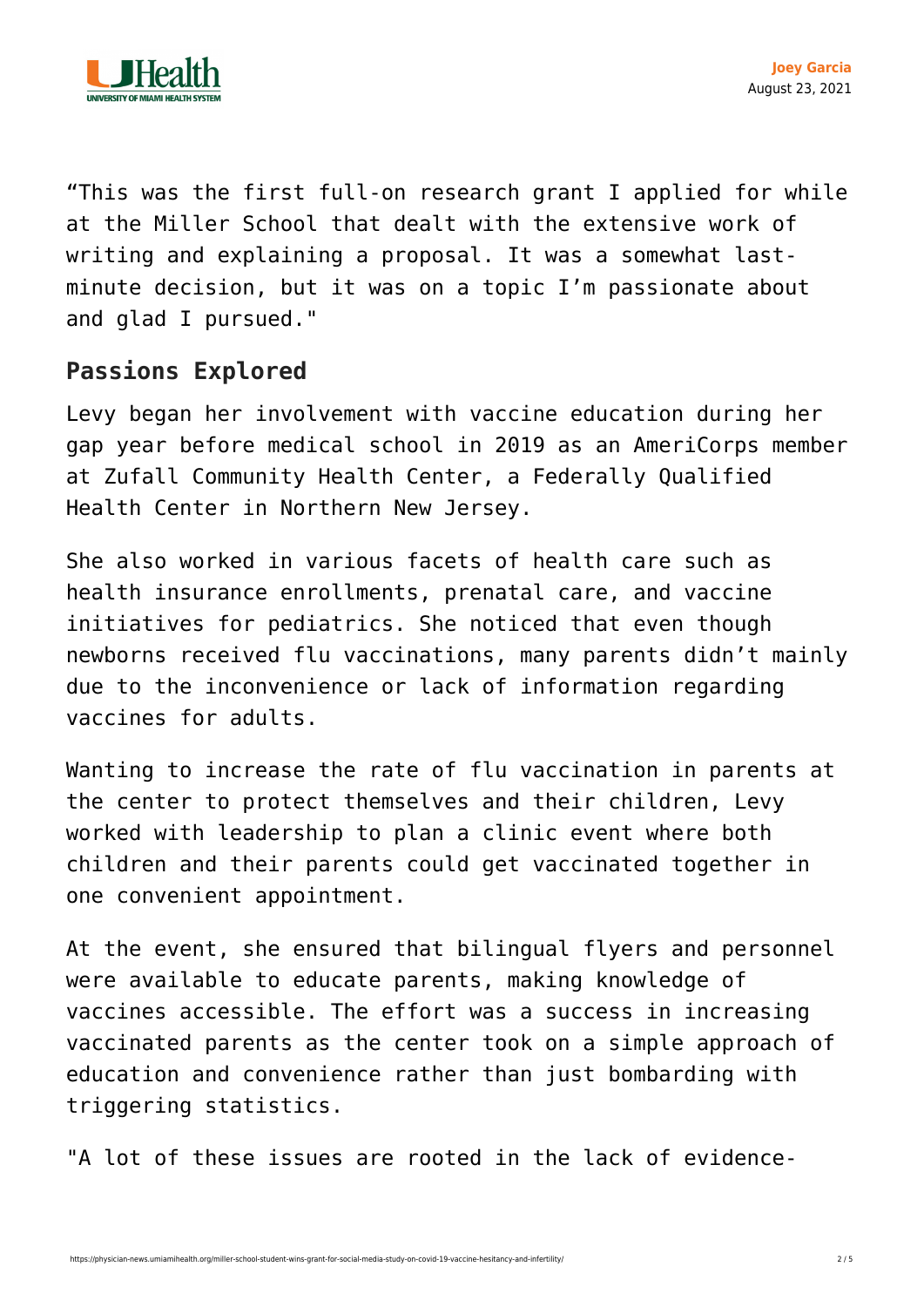

based information and the prevalent spread of misinformation," Levy said. "It's important to meet people where they are and deliver the information in a way that makes them feel safe instead of threatened. There will be people whose minds aren't going to be changed, which you need to recognize and respect. While it was not perfect, I had phones slammed on me when recruiting, the net good of it motivated me to keep going."

While vaccination was a topic close to heart, Levy also had close ties to reproductive health, an interest that began during her college years. The idea of being involved in helping people who couldn't have a family and needed assistance was regarded as beautiful by Levy. She started shadowing in OB-GYN including in reproductive endocrinology and infertility medicine and serves as the medical student chair of the American Medical Women's Association physician fertility initiative.

Through AMWA, Levy contributed to the field by doing analytics for the organization's social media platforms on a national scale.

"I personally started using Twitter in a professional capacity during my gap year before medical school." Levy said. "As the pandemic started, I was using social media daily for news and health information updates regarding the pandemic to stay informed. Summer going into my first year of medical school, I realized how so much health information was being shared on social media and that as an aspiring health care professional, it was important for people to have access to accurate health information on social media."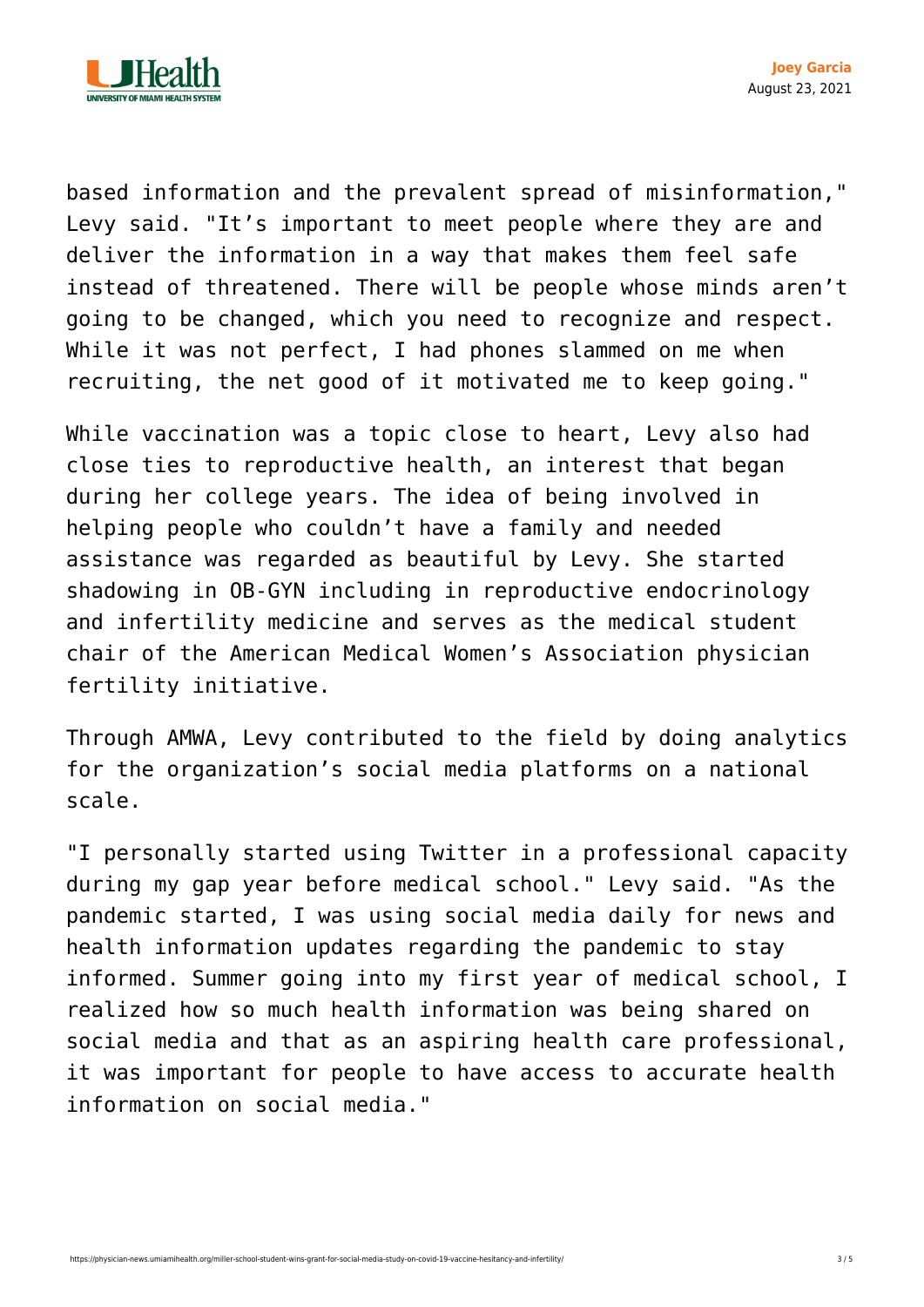

## **Combining Interests**

The topic of vaccination and infertility mixed well for Levy as she was able to develop a content analysis submission to the Association for Healthcare Social Media and Cochrane Healthcare Social Media Grant.

The winning proposal consisted of six pages outlining the background, rationale and proposed methods to conduct a study tackling misinformation in vaccines and infertility on social media during COVID-19.

While the study is still in the early stages, Levy plans to focus on Twitter for the research analysis due to the high level of misinformation available. She will target various periods within COVID-19 with misinformation spikes from news outlets, misinformed health care professionals, and the general that went viral. She will further see what is being shared and what others are saying with vaccines, such as [misinformation](https://www.sciencedirect.com/science/article/pii/S2666334121000684) about placenta damage, abnormalities and other misinformation.

"A number o[f studies](https://www.acog.org/news/news-releases/2021/07/acog-smfm-recommend-covid-19-vaccination-for-pregnant-individuals) have shown that COVID infection during pregnancy is a major risk factor for adverse pregnancy outcomes in reproductive age women," Levy said. "While the American College of Obstetricians and Gynecologists and the Society for Maternal-Fetal Medicine recommend the vaccine for pregnant individuals, and research has shown that the COVID-19 vaccine does not cause sterility in females – [many](https://www.ncbi.nlm.nih.gov/pmc/articles/PMC7984633/) [reproductive-age women are still afraid to get vaccinated.](https://www.ncbi.nlm.nih.gov/pmc/articles/PMC7984633/) Recent data shows that only 23% of pregnant women are vaccinated against COVID. This is a major public health issue that has implications for millions of women who need to make